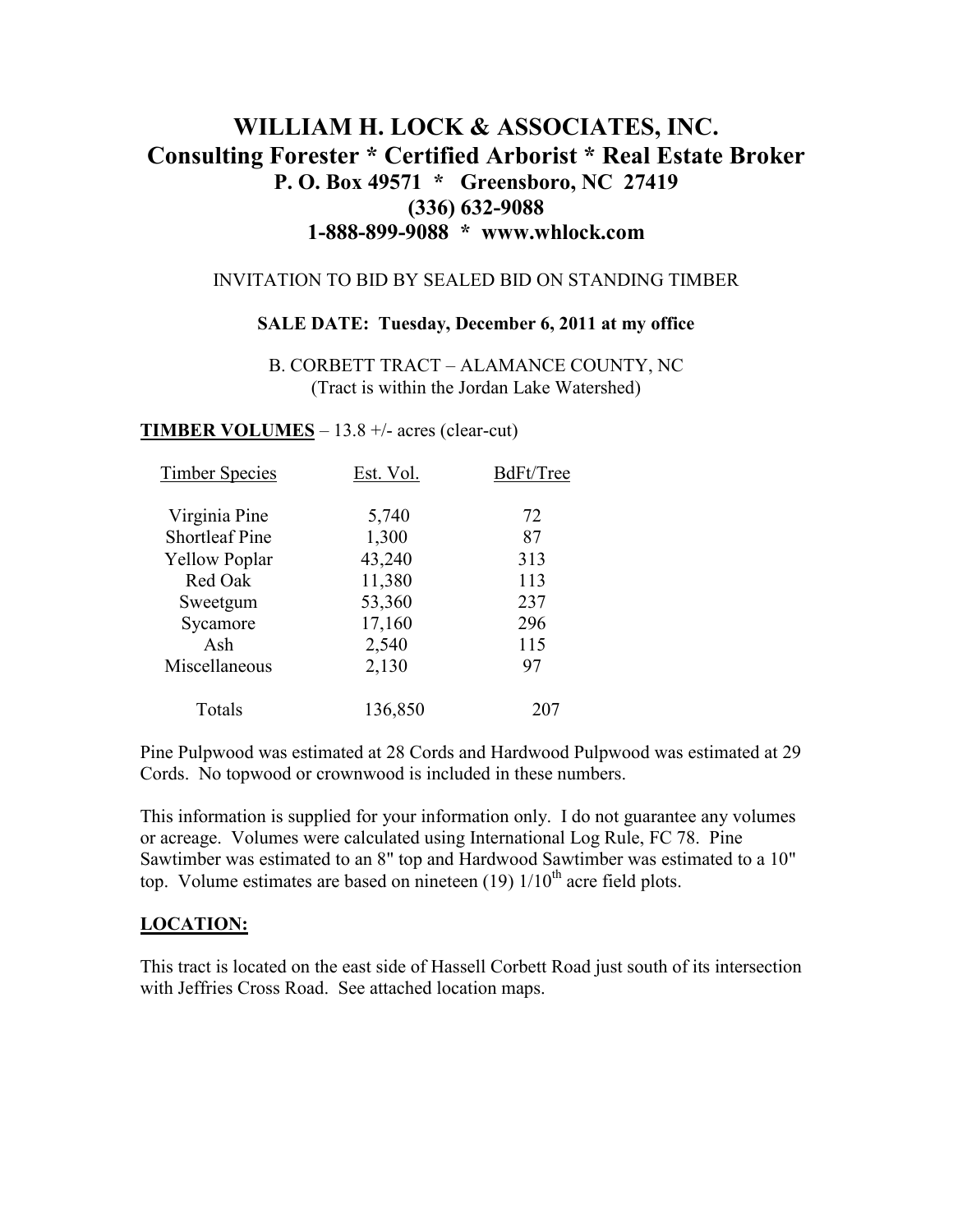Page Two Corbett - Timber Sale Sale Date: Tuesday – December 6, 2011

### **BIDS:**

The Corbett Tract is being sold on a lump sum sealed bid basis. Bids will be accepted by **regular mail** if received by 5:00 pm on Monday, December 5, 2011 **OR** bids will be accepted by **email (whlock@whlock.com), telephone (336-632-9088), fax (336-632- 9088), or in-person** at my office until 11:00 am on Tuesday, December 6, 2011. At 11:00 am on Tuesday, December 6, 2011 all bids received will be recorded. The successful bidder will be notified within 24 hours of the bid openings. A 10% deposit may be requested to be delivered to William H. Lock & Associates, Inc. within 72 hours of the bid opening. The balance of the sales price is to be delivered at the sale closing which should occur on or before January 15, 2012. The seller reserves the right to refuse or accept any and all bids. Seller will consider all bids. The seller will be responsible for the timber deed preparation and forestry consultant fees. The buyer will be responsible for all other closing costs. A \$1,000 performance deposit will be payable at closing and held in a non-interest bearing trust account until satisfactory completion of logging. The performance deposit does not limit the buyer's liability.

## **PLACE OF SALE:**

The timber sale will be held at the office of William H. Lock & Associates, Inc. in Greensboro, NC. The office address is 375 S. Swing Road, Greensboro, NC 27409. Telephone and Fax: 336-632-9088; Email: whlock@whlock.com

### **CONDITIONS OF SALE**:

1. The Buyer shall have 24 months from the date of the timber deed to cut and remove all merchantable timber within the "Sale Areas". The tract is within the Jordan Lake Watershed. Creek buffers and "out" areas have been painted blue. No blue painted trees and no trees within the blue painted zones are to be harvested. Buyer agrees to abide by all necessary regulations pertaining to this particular watershed and all other applicable rules and regulations pertaining to timber harvesting.

2. The Buyer shall access the tract from Hassell Corbett Road. All access routes will need to be installed and/or maintained according to all North Carolina Best Management Practices, Forest Practice Guidelines, and any applicable river basin rules. Any existing roadways must remain open and passable by ordinary traffic at all times. The roadways must be left in similar condition at the completion of the harvesting operation as they were at the beginning of the harvesting operation. Call W.H. Lock if questions concerning access routes.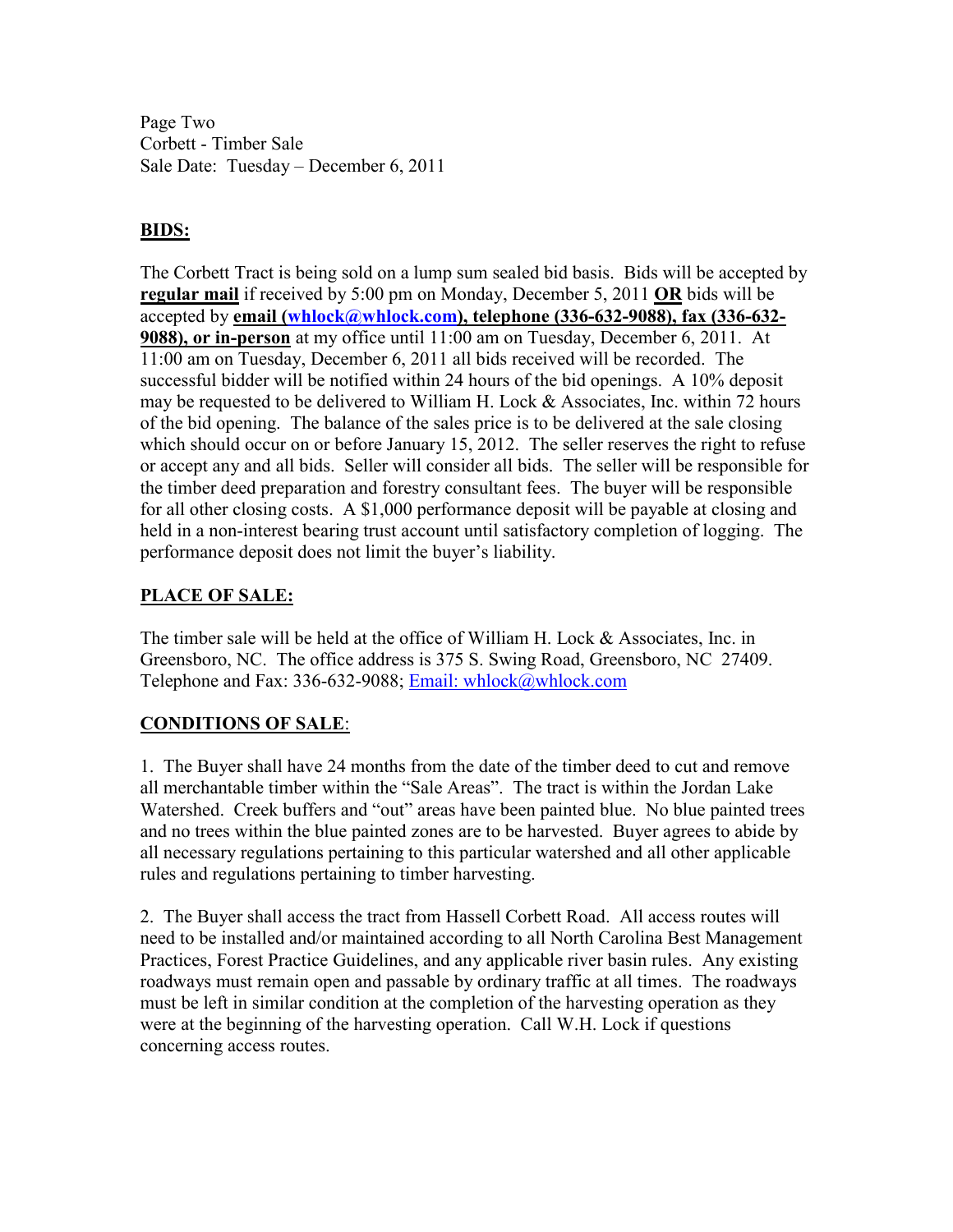Page Three Corbett - Timber Sale Sale Date: Tuesday – December 6, 2011

3. The Buyer is responsible for maintaining a clean site. No equipment parts, trash, tires or other debris shall be left on the property. It shall be the Buyer's responsibility to clean up any hazardous material or chemical waste spills including but not limited to Diesel Fuel, Hydraulic Fluid, Machine Oil, and/or Gasoline upon the subject property. Responsibility will include any required remediation including but not limited to the removal of contaminated soils.

4. Harvesting operations must not interfere with any farming operations and farming operations must not interfere with any harvesting operations. Decking, loading or hauling will not be permitted in any existing open fields or pastures immediately adjacent to the timber unless approved by William H. Lock & Associates, Inc. If approved, open areas must be free of logging debris, smoothed when completed, and re-seeded if necessary. All loading decks and truck parking areas must be reseeded when the harvesting operation is completed.

5. The Buyer is responsible for following all Federal, State, and local regulations regarding timber harvesting activities. If required, Buyer is responsible for obtaining any necessary permits or licenses required for timber harvesting. All logging operations must conform to North Carolina Best Management Practices, Forest Practices Guidelines, Jordan Lake Watershed rules, and any applicable river basin rules. In the event that a non-compliance situation is identified on the tract as a result of the harvesting operation, William H. Lock & Associates, Inc. will have the express right to suspend the harvesting operation until the situation is brought into compliance. No trees or other logging debris shall be left in or across the property boundary, sale cutting lines or access roads and paths.

6. All necessary property lines and corners have been marked with pink flagging. No flagged or painted trees denoting the property and/or sale boundary shall be cut and no trees outside the boundary lines shall be cut. If trees marking the property lines or sale boundary are cut, North Carolina timber trespass laws may apply. No trees shall be cut to fall on a neighboring landowner's property or where potential damage may occur. If existing property corners are damaged or removed as a result of the harvesting operation, Buyer agrees to replace the markers at the correct surveyed location at their own expense.

7. Buyer agrees to notify William H. Lock & Associates, Inc., P. O. Box 49571, Greensboro, NC 27419 at least 3 days in advance of the beginning of the harvesting operation and at least 3 days in advance of the completion of the harvesting operation. The buyer and/or logger must complete a pre-harvest inspection with WHL & Associates prior to beginning any logging activity.

8. Seller or their Agent reserves the right, in its sole discretion, to require the termination of all timber harvesting in the event that weather conditions cause the land to become so